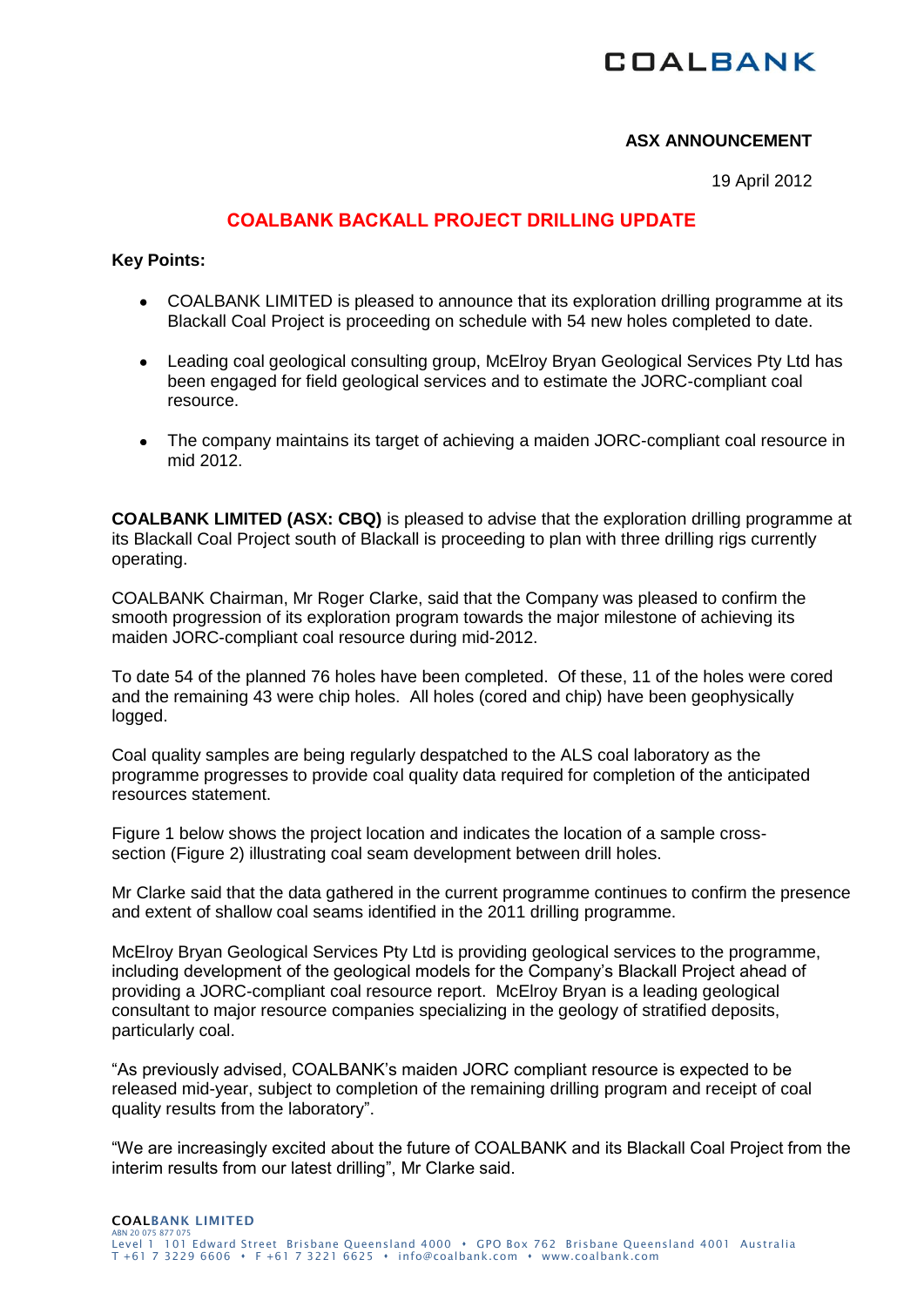## **COALBANK**



**Figure 1: Location of COALBANK'S Blackall Coal Project.**



**Figure 2: Sample Cross-section - Blackall Coal Project.**

#### *Ends*

Further information:

Bruce Patrick **CEO** COALBANK Limited Ph: 07 3229 6606

Greg Baynton Deputy Chairman (Executive) COALBANK Limited Ph: 07 3229 6606

**COALBANK LIMITED** ABN 20075 877 075<br>Level 1 101 Edward Street Brisbane Queensland 4000 • GPO Box 762 Brisbane Queensland 4001 Australia T +61 7 3229 6606 F +61 7 3221 6625 info@coalbank.com www.coalbank.com